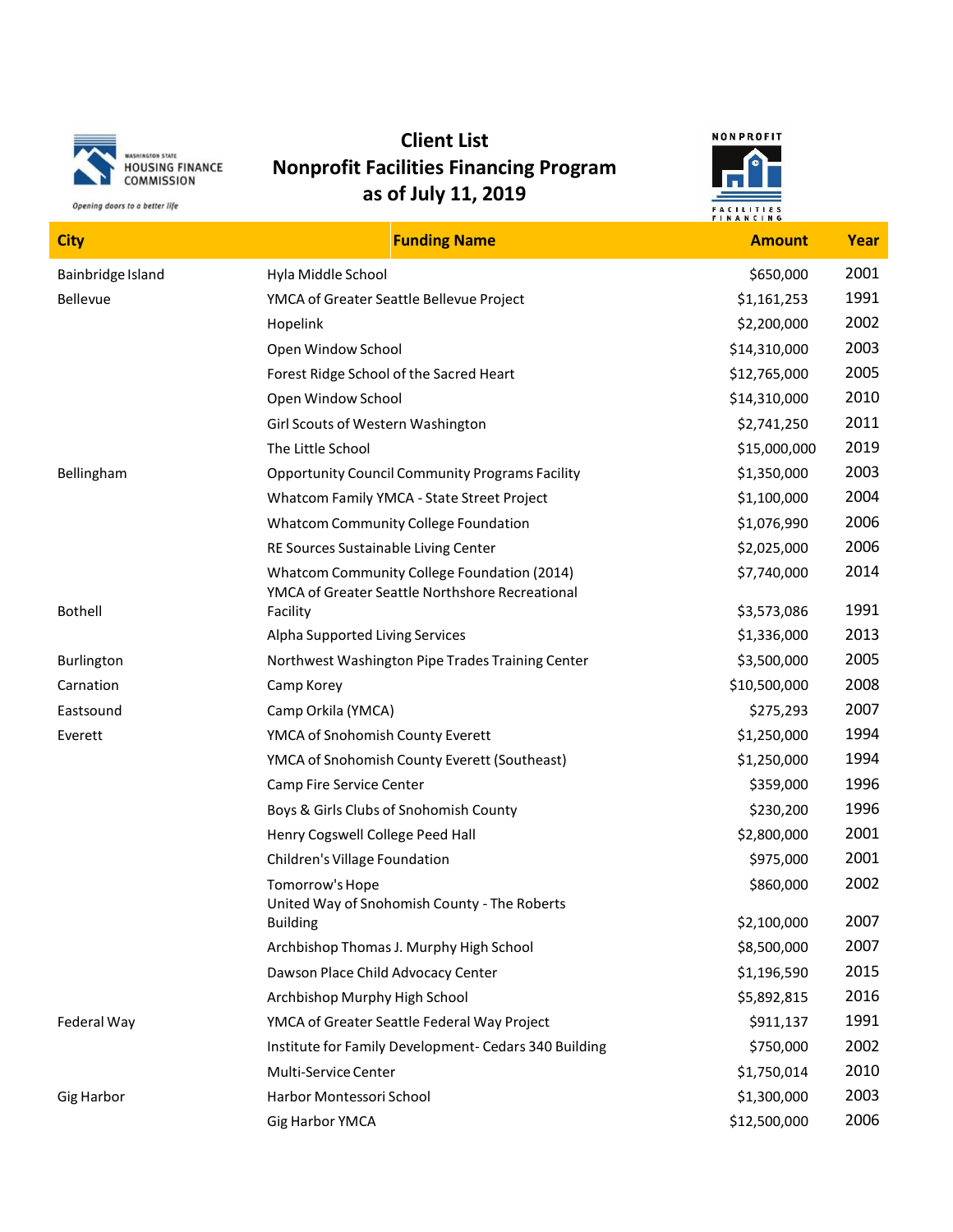|               | YMCA of Pierce and Kitsap Counties                                                                   | \$8,665,000  | 2016 |
|---------------|------------------------------------------------------------------------------------------------------|--------------|------|
| Hoquiam       | YMCA of Grays Harbor                                                                                 | \$2,750,000  | 2002 |
| Issaquah      | Village Theatre Project                                                                              | \$2,600,000  | 1993 |
| Kenmore       | St. Vincent de Paul                                                                                  | \$4,750,000  | 2000 |
| Kent          | <b>SKCAC Industries</b>                                                                              | \$1,100,000  | 1996 |
|               | <b>SKCAC Industries Refunding</b>                                                                    | \$1,100,000  | 2006 |
|               | The Alliance Center                                                                                  | \$2,150,000  | 2007 |
|               | The Alliance Center 2015 Refunding                                                                   | \$1,936,100  | 2015 |
| Kirkland      | Sno-King Sheet Metal JATC                                                                            | \$926,437    | 1997 |
| Lacey         | Local 82-JATC Educational Development Trust                                                          | \$4,230,000  | 2000 |
| Longbeach     | Camp Colman (YMCA)                                                                                   | \$275,293    | 2007 |
| Lynden        | Northwest Washington Fair Association                                                                | \$950,000    | 1999 |
| Lynnwood      | Progressive Animal Welfare Soc.                                                                      | \$309,000    | 1992 |
|               | Little Red School House                                                                              | \$385,941    | 1998 |
|               | St. Vincent De Paul of Snohomish County                                                              | \$2,050,000  | 2005 |
|               | Soundview School                                                                                     | \$2,890,000  | 2008 |
|               | Senior Services of Snohomish County                                                                  | \$6,225,000  | 2018 |
| Marysville    | YMCA of Snohomish County Marysville                                                                  | \$1,250,000  | 1994 |
| Medina        | St. Thomas School                                                                                    | \$31,390,000 | 2007 |
| Mercer Island | French American School Campus                                                                        | \$1,875,000  | 2004 |
|               | French American School Campus                                                                        | \$2,290,000  | 2008 |
| Monroe        | YMCA of Snohomish County - Monroe Family Branch<br>Goodwill Industries of the Inland Northwest-Moses | \$17,345,000 | 2006 |
| Moses Lake    | Lake Facility                                                                                        | \$281,237    | 2002 |
| Mount Vernon  | N.W.E.J.A.T.C. Training Center                                                                       | \$874,989    | 2006 |
|               | Camp Korey                                                                                           | \$3,450,000  | 2019 |
| Mukilteo      | YMCA of Snohomish County Mukilteo                                                                    | \$1,250,000  | 1994 |
|               | Work Force Development                                                                               | \$1,027,000  | 1996 |
|               | Snohomish YMCA (Mukilteo)                                                                            | \$4,600,000  | 1999 |
|               | Mukilteo Boys and Girls Club                                                                         | \$1,800,000  | 2018 |
| Newcastle     | Coal Creek/Newcastle/Renton Branch (YMCA)                                                            | \$6,944,740  | 2007 |
| Olympia       | Washington State School Director's Assoc.                                                            | \$890,000    | 1991 |
|               | South Sound YMCA                                                                                     | \$3,900,000  | 1996 |
|               | <b>Community Youth Services</b>                                                                      | \$1,640,000  | 2000 |
|               | Washington School Principals Leadership Center                                                       | \$700,000    | 2001 |
|               | Nova School                                                                                          | \$845,000    | 2001 |
|               | Harlequin Productions - State Theater                                                                | \$550,000    | 2001 |
|               | Morningside                                                                                          | \$2,244,118  | 2005 |
|               | TVW - Jeannette C. Hayner Media Center                                                               | \$2,662,820  | 2006 |
|               | TVW - Jeannette C. Hayner Media Center                                                               | \$1,187,251  | 2011 |
|               | <b>Homes First</b>                                                                                   | \$893,580    | 2017 |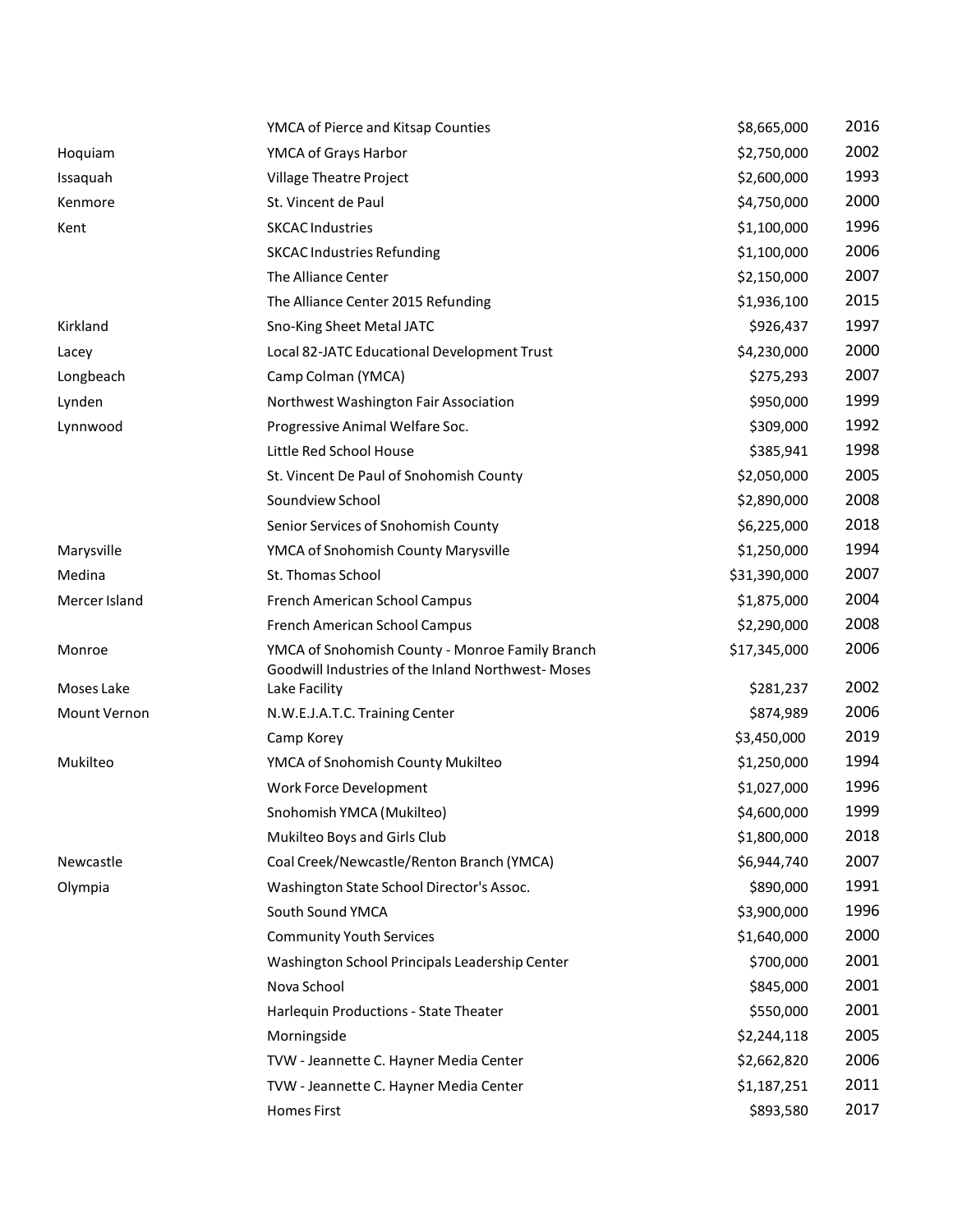|           | South Sound YMCA                                         | \$3,300,000  | 2017 |
|-----------|----------------------------------------------------------|--------------|------|
| Pasco     | Columbia Basin College Foundation                        | \$799,802    | 2004 |
| Poulsbo   | West Sound Academy                                       | \$4,640,000  | 2008 |
| Poulsbo   | West Sound Academy (STEP) Supplemental                   | \$4,100,000  | 2016 |
| Preston   | Camp Terry (YMCA)                                        | \$275,293    | 2007 |
| Pullman   | <b>Community Action Center Pullman</b>                   | \$700,000    | 2000 |
| Puyallup  | Western Washington Fair Assoc.                           | \$10,000,000 | 1993 |
|           | Korum Family Branch YMCA                                 | \$11,000,000 | 1998 |
|           | Korum Family Branch YMCA                                 | \$6,470,000  | 2010 |
| Redmond   | The Overlake School                                      | \$8,530,000  | 2003 |
|           | The Overlake School (2003) - Land Acquisition            | \$1,500,000  | 2003 |
|           | The Overlake School                                      | \$10,350,000 | 2008 |
|           | Hopelink                                                 | \$3,525,000  | 2008 |
| Renton    | Plumbers & Pipefitters Training Institute                | \$3,400,000  | 1995 |
|           | <b>Puget Sound Electrical Trust</b>                      | \$9,564,004  | 2001 |
|           | New Horizon School                                       | \$875,000    | 2002 |
|           | <b>Puget Sound Electrical Trust</b>                      | \$9,564,004  | 2003 |
|           | <b>PSRS Office Building</b>                              | \$1,700,000  | 2014 |
|           | Children's Institute for Learning Differences            | \$4,578,000  | 2016 |
| Richland  | Benton-Franklin Children's Center                        | \$1,544,000  | 1999 |
|           | Columbia Basin College                                   | \$3,300,000  | 2006 |
|           | Benton-Franklin Children's Center                        | \$1,544,000  | 2009 |
|           | Columbia Basin College Health Science Center II          | \$7,000,000  | 2015 |
|           | Senior Life Resources Fowler Street Campus               | \$1,500,000  | 2016 |
| Sammamish | Eastside Catholic School - New Campus                    | \$75,800,000 | 2007 |
|           | Eastside Catholic School - New Campus                    | \$30,000,000 | 2010 |
|           | Eastside Catholic School - New Campus                    | \$46,765,000 | 2015 |
| SeaTac    | Lutheran Community Services NW Project                   | \$9,650,000  | 2005 |
|           | Highline/SeaTac Branch (YMCA)                            | \$1,215,019  | 2007 |
|           | Lutheran Community Services NW Project                   | \$9,650,000  | 2012 |
| Seattle   | <b>ACRS Community Service Center</b>                     | \$3,500,000  | 2013 |
|           | Pacific Science Center                                   | \$1,000,000  | 1991 |
|           | Bertschi School                                          | \$683,142    | 1991 |
|           | YMCA of Greater Seattle Downtown Project                 | \$1,161,253  | 1991 |
|           | Meredith Matthews East Madison Branch (YMCA)             | \$1,893,271  | 1991 |
|           | Lakeside School                                          | \$1,500,000  | 1991 |
|           | <b>Pioneer Industries</b>                                | \$2,500,000  | 1991 |
|           | Heath Hall                                               | \$217,535    | 1991 |
|           | NW Youth and Family Services (Pioneer Human<br>Services) | \$488,000    | 1991 |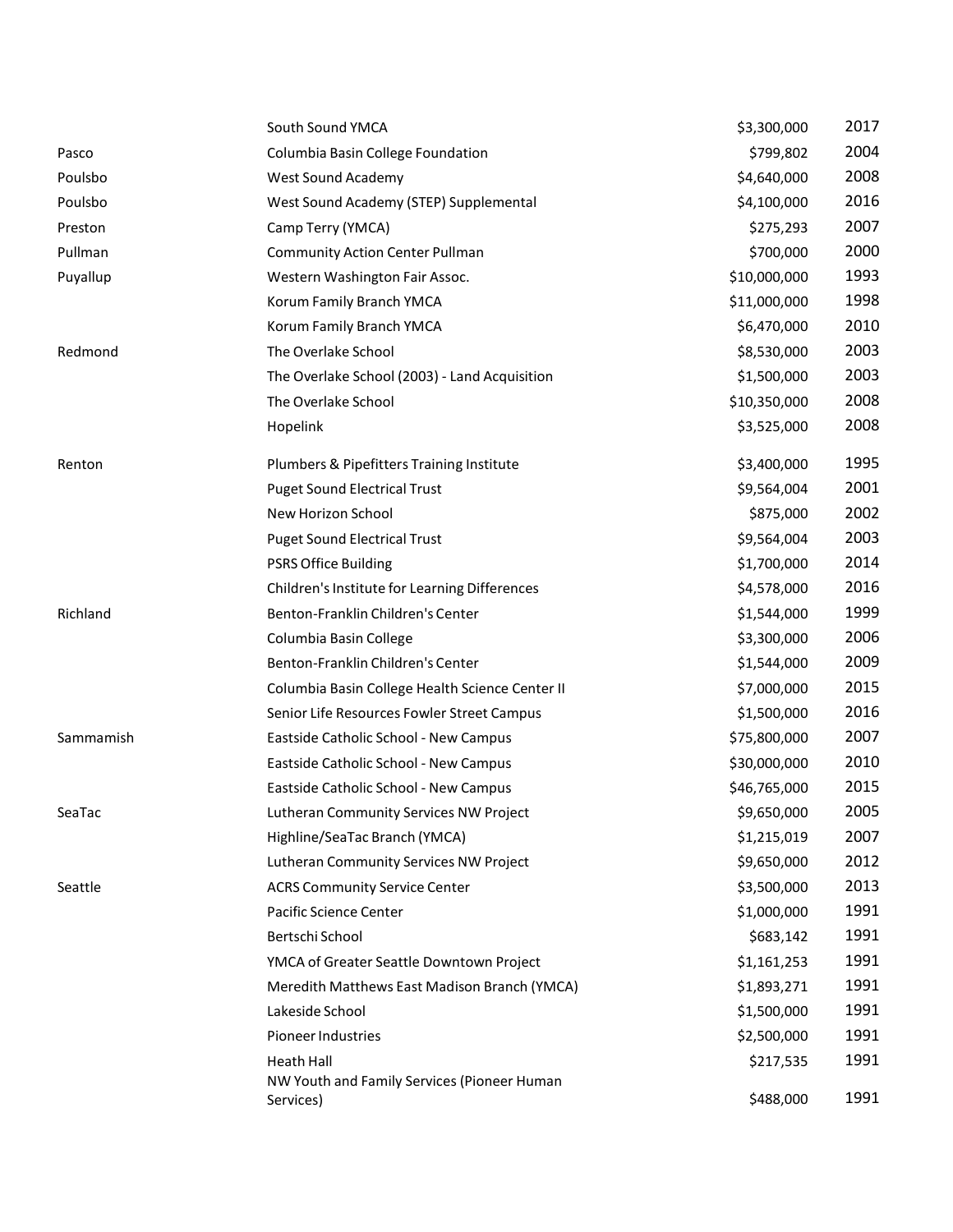| Pioneer Human Services Executive Offices                                                         | \$282,500    | 1991 |
|--------------------------------------------------------------------------------------------------|--------------|------|
| University Preparatory Academy                                                                   | \$1,864,111  | 1991 |
| Seattle Country Day School                                                                       | \$10,200,000 | 1992 |
| Northwest Center for the Retarded                                                                | \$800,000    | 1994 |
| The Evergreen School                                                                             | \$3,275,000  | 1995 |
| Pacific Science Center (IMAX)                                                                    | \$3,287,021  | 1996 |
| Seattle Audubon Society                                                                          | \$100,000    | 1996 |
| Lake Washington Rowing Club                                                                      | \$600,000    | 1996 |
| <b>Antioch University</b>                                                                        | \$13,180,000 | 1996 |
| <b>ElderHealth Northwest</b>                                                                     | \$1,200,000  | 1996 |
| Pacific Place Garage                                                                             | \$47,000,000 | 1997 |
| The Northwest School                                                                             | \$2,000,000  | 1997 |
| <b>Genesis House</b>                                                                             | \$660,000    | 1997 |
| <b>Fremont Public Association</b>                                                                | \$2,000,000  | 1997 |
| Benaroya Research Institute at Virginia Mason                                                    | \$15,445,000 | 1997 |
| <b>Seattle Red Cross</b>                                                                         | \$1,200,000  | 1998 |
| Pacific Northwest Research Institute                                                             | \$2,700,000  | 1999 |
| SEED & HomeSight Project                                                                         | \$616,000    | 1999 |
| University Prep Academy                                                                          | \$7,000,000  | 2000 |
| Seattle Academy of Arts & Sciences                                                               | \$15,445,000 | 2000 |
| Ops Center (Pioneer Human Services)                                                              | \$50,000     | 2001 |
| Heath Hall (Pioneer Human Services)                                                              | \$100,000    | 2001 |
| Twin Bridges 1 (Pioneer Human Services)                                                          | \$200,000    | 2001 |
| <b>Artist Trust</b>                                                                              | \$350,000    | 2001 |
| Girl Scouts - Totem Council Headquarters                                                         | \$2,576,000  | 2001 |
| United Way of King County - 205 Columbia St. Building                                            | \$8,500,000  | 2003 |
| Childhaven - Broadway Capital Facilities Project<br>Museum of History and Industry (MOHAI) - New | \$5,000,000  | 2003 |
| Museum                                                                                           | \$5,000,000  | 2003 |
| Jewish Federation of Greater Seattle                                                             | \$797,500    | 2004 |
| Antioch University                                                                               | \$13,180,000 | 2005 |
| The Northwest School                                                                             | \$11,000,000 | 2005 |
| Seattle Art Museum - Olympic Sculpture Park                                                      | \$50,000,000 | 2005 |
| Bush School, The                                                                                 | \$24,000,000 | 2006 |
| Seattle Country Day School Project                                                               | \$12,800,000 | 2006 |
| Bertschi School                                                                                  | \$6,300,000  | 2006 |
| <b>Allied Trades Training Center</b>                                                             | \$7,225,000  | 2006 |
| University Cooperative School                                                                    | \$1,000,000  | 2007 |
| YouthCare - Orion Center                                                                         | \$2,149,000  | 2007 |
| Meredith Matthews East Madison Branch (YMCA)                                                     | \$1,893,271  | 2007 |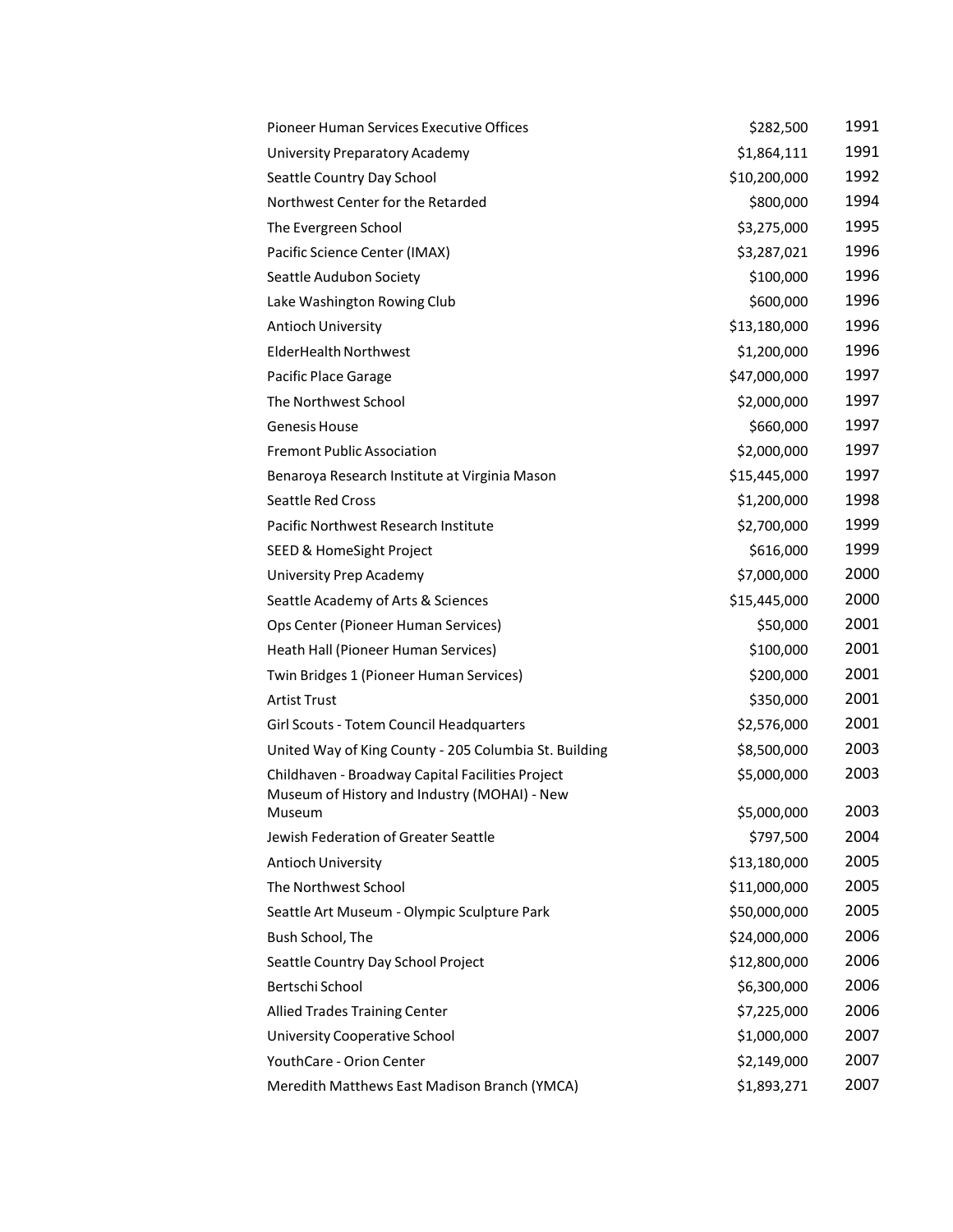|                | Villa Academy                                                                           | \$7,170,000  | 2007 |
|----------------|-----------------------------------------------------------------------------------------|--------------|------|
|                | <b>Billings Middle School</b>                                                           | \$1,484,000  | 2010 |
|                | Villa Academy                                                                           | \$8,262,000  | 2011 |
|                | The Northwest School                                                                    | \$16,665,000 | 2012 |
|                | Seattle Country Day School                                                              | \$9,450,000  | 2012 |
|                | Seattle Preparatory School                                                              | \$10,000,000 | 2013 |
|                | Westside School                                                                         | \$8,800,000  | 2014 |
|                | Hamlin Robinson School                                                                  | \$15,000,000 | 2014 |
|                | Pacific Science Center                                                                  | \$2,397,000  | 2015 |
|                | Amara                                                                                   | \$5,154,000  | 2015 |
|                | The Bertschi School                                                                     | \$7,500,000  | 2015 |
|                | Sea Mar Community Center                                                                | \$6,000,000  | 2016 |
|                | Seattle Academy of Arts and Sciences                                                    | \$27,500,000 | 2016 |
|                | Food Lifeline                                                                           | \$17,650,000 | 2017 |
|                | <b>Wells Fargo</b>                                                                      | \$3,000,000  | 2017 |
|                | <b>Sound Generations</b>                                                                | \$1,617,204  | 2019 |
| Shoreline      | Evergreen School                                                                        | \$9,500,000  | 2002 |
| Shoreline      | Shoreline/South Snohomish County Branch (YMCA)                                          | \$20,014,361 | 2007 |
| Silverdale     | Haselwood Family YMCA                                                                   | \$20,530,000 | 2010 |
| Snoqualmie     | Railway History Center                                                                  | \$3,600,000  | 2016 |
| Spokane        | <b>Heath Building</b>                                                                   | \$106,624    | 1997 |
|                | Lindaman Nonprofit Center                                                               | \$394,584    | 1997 |
|                | <b>Community Colleges of Spokane</b>                                                    | \$1,577,500  | 1998 |
|                | <b>Community Colleges of Spokane</b>                                                    | \$1,577,500  | 1998 |
|                | Spokane Valley YMCA                                                                     | \$5,800,000  | 1999 |
|                | Community Colleges of Spokane Foundation                                                | \$4,900,000  | 2000 |
|                | Spokane Valley Community Center                                                         | \$682,500    | 2002 |
|                | Southside Senior Activity Center<br>Goodwill Industries of the Inland Northwest - North | \$650,000    | 2002 |
|                | Side Facility                                                                           | \$973,572    | 2002 |
|                | Gonzaga Preparatory School                                                              | \$10,000,000 | 2003 |
|                | Goodwill Industries - Spokane Complex                                                   | \$2,400,000  | 2006 |
|                | North Spokane YMCA                                                                      | \$11,000,000 | 2008 |
|                | Gonzaga Preparatory School                                                              | \$6,226,107  | 2016 |
| Spokane Valley | Nova Services                                                                           | \$650,000    | 2000 |
|                | Goodwill Industries of the Inland Northwest-Spokane Valley                              | \$1,745,191  | 2002 |
| Stevenson      | Columbia Gorge Interpretive Center                                                      | \$4,359,373  | 1994 |
|                | Columbia Gorge Interpretive Center Refunding                                            | \$4,359,373  | 1996 |
| Sumner         | YMCA of Pierce and Kitsap Counties                                                      | \$22,845,884 | 2014 |